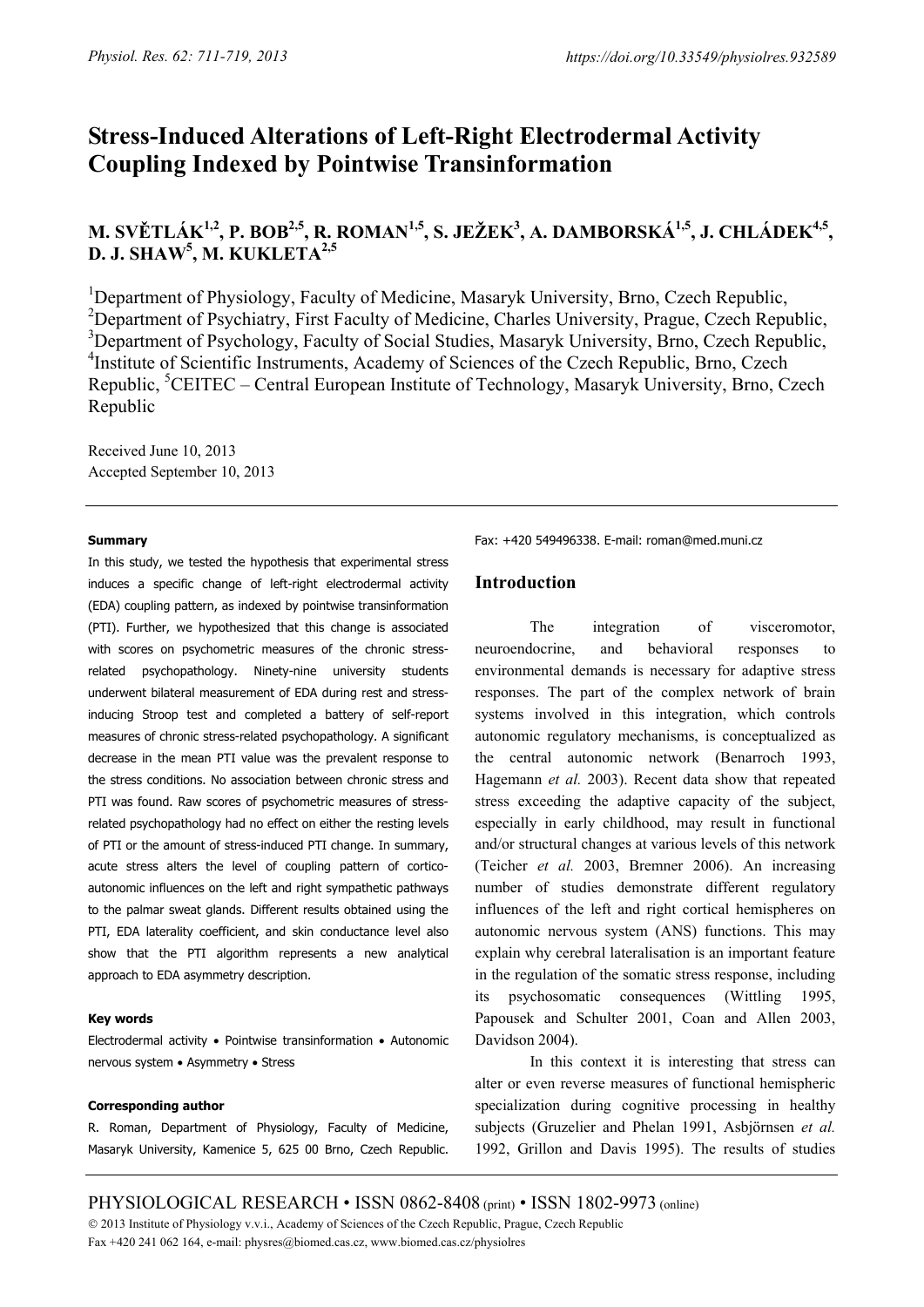obtained in patients exposed to severe stress also describe similar findings (Shalev *et al.* 1988, Schiffer *et al*. 1995). One possible explanation for the reversal of hemispheric asymmetries under stress is that the efficiency of a hemisphere is best when overall arousal is intermediate. It is hypothesized that if the arousal of the specialized hemisphere passes a critical limit, the other hemisphere predominates and asymmetries will reverse (Bradshaw 1989, Gruzelier 1993, Papousek and Schulter 2006). Decreased interhemispheric communication during anxiety represents another potential explanation (Compton 2008). From these findings it has been suggested that stress-induced changes of functional hemispheric specialization can lead to hemispheric imbalances in ANS, thus representing a link between psychological factors and autonomic regulation/ dysregulation (Mayer 2000, Papousek and Schulter 2002).

An effective approach to laterality research is the analysis of electrodermal activity (EDA), providing bilateral measurement of two parallel outputs of the ANS. So far, investigations in this area have focused on the relationship between EDA asymmetry and hemisphere activation by various stimuli, and between EDA asymmetry and psychopathology. To date, the results of a vast number of studies are contradictory and do not suggest a unifying neuropsychological model for EDA asymmetry and its relation to stress and stress-related psychopathology (Freixa i Baqué *et al.* 1984, Hugdahl 1988).

A different and relatively new approach to the analysis of EDA asymmetry is represented by the method of pointwise transinformation (PTI), which was derived from time-series analysis (Lambertz 2000, Stam 2005). The method of PTI is a complement to the classical linear correlation analysis. The correlation analysis measures only linear dependencies, and the coefficient of laterality designed by Schulter and Papousek (1998) measures only differences in amplitude. In contrast, PTI can measure nonlinear as well as linear dependencies between two coupled time series (e.g. bilateral EDA measurements of the left and right hand). PTI enables the detection of changes in the coupling of two interacting systems. It tells us how much information (represented by bits) of one signal is predicted by another; i.e. to which extent they are dependent on each other. High PTI indicates a large coupling, and PTI close to zero means that the two investigated variables are independent entirely. PTI analysis applied on bilateral measurement of

electrodermal activity indexes the level of left and right EDA coupling, i.e. the left-right EDA coupling pattern. The suitability of nonlinear coupling analysis applied on bilateral EDA has been verified (Kettunen and Ravaja 2000, Rachow *et al.* 2011).

Recently, the superiority of PTI over linear analysis of EDA asymmetry was demonstrated in distinguishing attentional states (Bob 2013). Furthermore, PTI has been found to index psychosensory symptoms, revealing its utility for assessing epileptiform changes in alcohol-dependent patients (Bob 2011). Although PTI seems to be a beneficial and promising approach, providing additional information in EDA asymmetry research, only recently has it been applied in this manner. We propose that this relatively new analytical approach could shed more light on the so far contradictory results emerging from research into EDA asymmetry vis-à-vis stress and stress-related psychopathology.

In the present study we applied the PTI calculation to bilateral EDA recordings in order to measure the following: (1) Whether or not acute mild experimental stress (Stroop Colour-Word Test) induces specific changes in electrodermal activity asymmetry, specifically, changes in the left-right EDA coupling pattern indexed by PTI; (2) Whether these changes are associated with psychometric measures of chronic stress, i.e. with raw scores of psychometric measures of stressrelated psychopathology; (3) Whether PTI is associated with the level of arousal.

## **Methods**

#### *Participants*

Ninety-nine healthy university students participated in the study (69 males and 30 females; mean age 23.6±1.3). The exclusion criteria were organic diseases of the CNS, any form of epilepsy, psychiatric disorders, alcohol dependence, drug abuse, sensory disorders and medical syndromes related to the skin, endocrine and metabolic disorders, cardiovascular diseases, and other internal diseases. All participants were right-handed according to the Waterloo Handedness Questionnaire (Elias *et al.* 1998). The study was approved by the University's ethical committee and all participants gave their written informed consent.

#### *EDA measurement and Stroop word-colour test*

Electrodermal activity (EDA) was recorded bilaterally using Psylab data acquisition system (Contact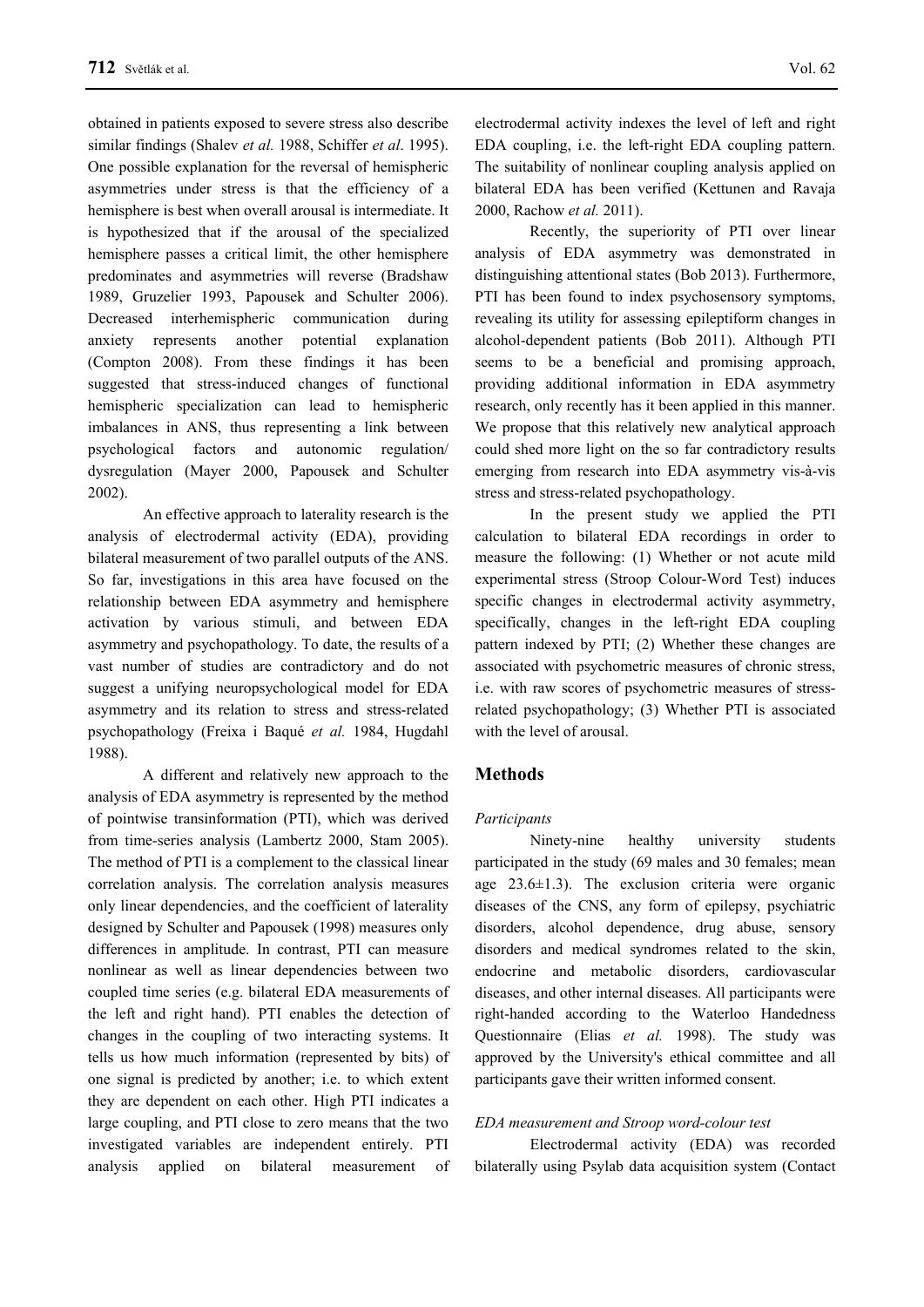Precision Instruments). With respect to nonlinear data analysis (Kantz and Schreiber 1997), recordings were sampled at 1000 Hz. Measurements were performed in a quiet room with a temperature of approximately  $23 \text{ °C}$ , using two pairs of Ag/AgCl electrodes with 8 mm active area diameter filled with electroconductive paste. The electrodes were attached to the medial phalanges of the

index and middle finger of each hand.

Subjects were seated comfortably in a chair in front of a monitor situated approximately 100 cm from their eyes. After a five-minute rest period, during which subjects sat quietly with their eyes closed, EDA was recorded in four experimental conditions: (1) 120 s of the first rest state with eyes closed; (2) 40 s of a non-conflict Stroop task; (3) 40 s of a conflict Stroop task; (4) 120 s of the second rest state with eyes closed. The non-conflict and conflict Stroop tasks were discontinued by a rest period with eyes closed. This rest period was ended and the conflict Stroop task started when the EDA signal decreased to values obtained during the first rest state. In each Stroop task condition (Stroop 1935) four coloured visual stimuli were presented on a computer screen for 3 s with 7 s inter-stimulus interval. The stimuli were colour words naming the colour of the ink in the nonconflict task condition (e.g. GREEN written in green ink) and a different colour in the conflict task condition (e.g. GREEN written in red ink). The participants were asked to name the colour of the stimuli.

## *Psychometric measurement*

For screening general distress and traumatic stress symptoms, we employed revised version of the Trauma Symptom Checklist (TSC-40; Briere and Runtz 1989). The inventory has 40 questions and the subjects indicate the degree of their experience on a 4-point Likert scale. The TSC-40 was developed to assess the adult symptom patterns associated with a history of victimizations, especially childhood sexual abuse, but it is also suitable for measuring general chronic stress symptoms (scores range from 0 to 120; Cronbach's alpha: 0.91, test-retest reliability after one week: 0.88).

For screening of depression, the self-reported Beck Depression Inventory (BDI-II; Beck *et al.* 1996) was utilised. The inventory has 21 items on a 4-point Likert scale (scores range from 0 to 63; Cronbach's alpha: 0.89, test-retest reliability after one week: 0.85).

The anxiety symptoms were measured using a Self-reported Anxiety Scale (SAS; Zung 1971). The inventory has 20 items on a 4-point Likert scale (scores range from 20 to 80; Cronbach's alpha: 0.81, test-retest reliability after one week: 0.82). All the questionnaires were administered before EDA measurement in a quiet room with the help of a clinical psychologist.

#### *Data analysis*

We applied both linear and nonlinear analyses to EDA measurements. The traditional linear analysis of electrodermal activity in each experimental condition included the calculation of mean and standard deviation of EDA signal (skin conductance level; SCL). In assessing the level of arousal induced with the Stroop task, we chose as our parameter SCL expressed with respect to the first rest condition. To assess the degree of EDA asymmetry with a linear analysis approach, we calculated for every time-point within the recording period comprising each condition the difference in EDA signal between the right and left side, divided by their sum. The statistical mean of these values, multiplied by 100, was then used as the laterality coefficient (LC) for that condition. This is analogous to the measure employed by Schulter and Papousek (1998), except that it was applied to every time-point rather than just the peak of the skin conductance response. LC ranged from +100 to −100, with positive or negative values indicating higher EDA on the right or left hand, respectively.

The nonlinear analysis was performed using the software package Dataplore®, which analyses signals and time-series data using the algorithm for pointwise transinformation (PTI). The PTI of two observable quantities was derived from Shannon's information concept and is calculated from the probability densities of the observables in the phase space (Lambertz *et al.* 2000, Liang *et al.* 2001). PTI provides information about a random variable being stochastically dependent on a second variable (the output unit is "bit").

For statistical analysis we used SPSS (version 19.0). We conducted a repeated-measures analysis of variance (ANOVA) with Hyunh-Feldt correction to examine the effect of the within-subject manipulation of stress level with one between-subject factor of sex. To describe the influence of our predictors (rest and Stroop task, and stress-related psychopathology) on the changes in PTI, we used a multilevel regression model (Singer and Willett 2003). This permitted a statistically more powerful test of the influence of our predictors on the change in PTI. Using the MIXED procedure in SPSS 19 with full ML estimation we regressed individual PTI measurements (Level 1) on the level of stress, coded 0 for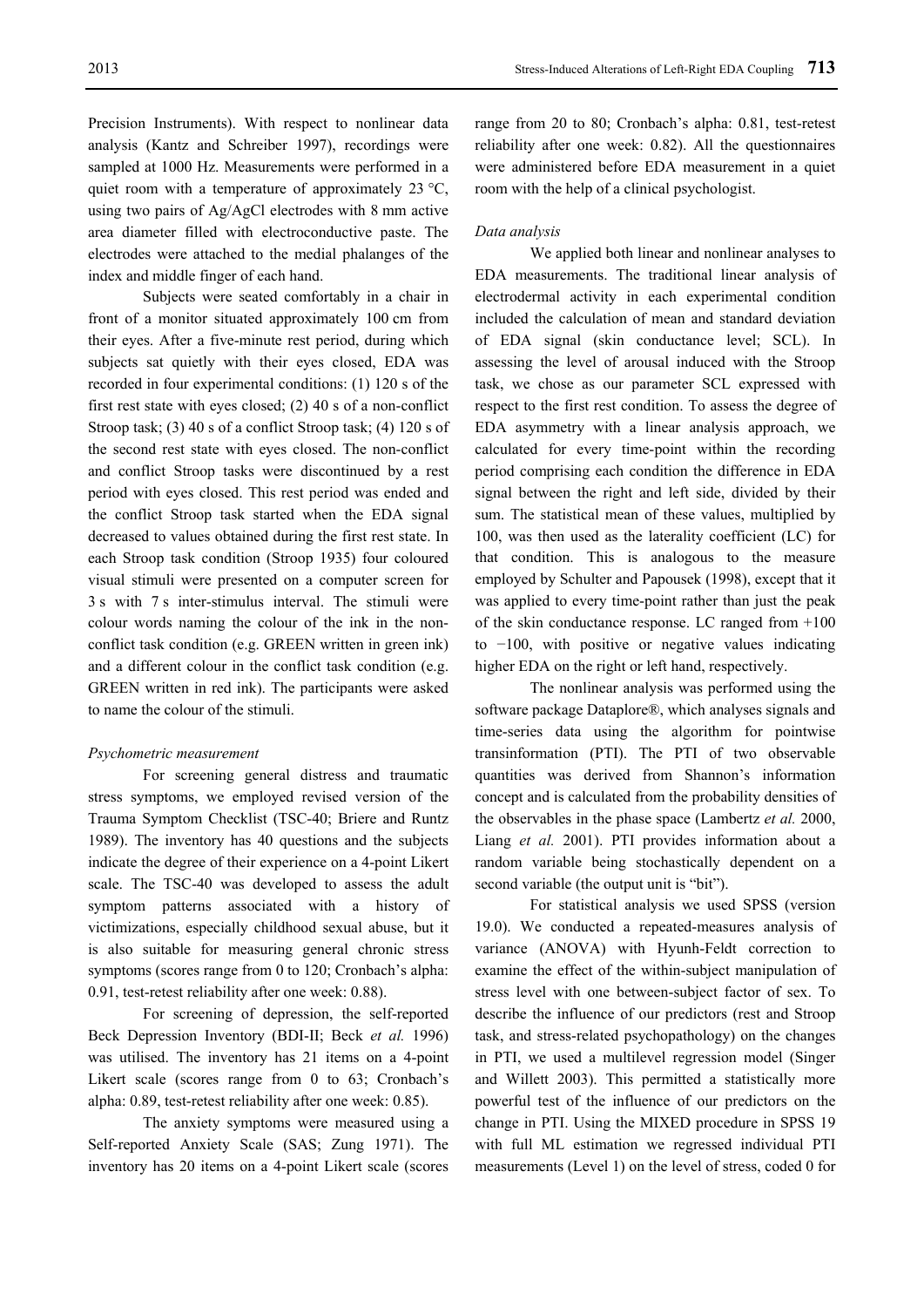|               |         | <b>Rest I</b>        | <b>Non-Conflict Stroop</b> | <b>Conflict Stroop</b> | <b>Rest II</b>       |
|---------------|---------|----------------------|----------------------------|------------------------|----------------------|
| <i>PTI</i>    | Males   | $1.77 \ (\pm 0.53)$  | $1.36 \ (\pm 0.39)$        | 1.45 $(\pm 0.37)$      | $1.97 \ (\pm 0.52)$  |
|               | Females | $2.07 \ (\pm 0.35)$  | 1.69 $(\pm 0.33)$          | $1.72 \ (\pm 0.31)$    | $1.96 \ (\pm 0.65)$  |
|               | Total   | $1.86 \ (\pm 0.50)$  | 1.46 $(\pm 0.40)$          | $1.53 \ (\pm 0.37)$    | 1.96 $(\pm 0.56)$    |
|               | Min     | 0.29                 | 0.55                       | 0.38                   | 0.94                 |
|               | Max     | 2.41                 | 2.36                       | 2.33                   | 2.41                 |
| LC            | Males   | $1.92 \ (\pm 14.91)$ | $1.80 \ (\pm 15.76)$       | 1.92 $(\pm 15.62)$     | $1.90 \ (\pm 14.87)$ |
|               | Females | $0.02 \ (\pm 13.39)$ | $-0.05$ ( $\pm$ 11.75)     | $0.62 (\pm 11.54)$     | $0.03 \ (\pm 13.20)$ |
|               | Total   | $1.35 \ (\pm 14.43)$ | $1.24 (\pm 14.63)$         | $1.52 \ (\pm 14.46)$   | $1.30 \ (\pm 14.33)$ |
|               | Min     | $-35.30$             | $-33.67$                   | $-32.26$               | $-36.10$             |
|               | Max     | 46.53                | 47.30                      | 47.99                  | 45.98                |
| $SCL_{left}$  | Males   | $2.62 \ (\pm 1.63)$  | $3.06 (\pm 1.88)$          | 3.03 $(\pm 1.80)$      | $2.97 \ (\pm 1.67)$  |
|               | females | $1.99 \ (\pm 1.57)$  | $2.47 \ (\pm 2.04)$        | $2.40 (\pm 1.97)$      | $2.28 (\pm 1.86)$    |
|               | Total   | 2.43 $(\pm 1.63)$    | $2.88 \ (\pm 1.93)$        | $2.84 \ (\pm 1.86)$    | $2.76 (\pm 1.74)$    |
|               | Min     | 0.54                 | 0.53                       | 0.49                   | 0.58                 |
|               | Max     | 9.04                 | 9.63                       | 9.14                   | 8.68                 |
| $SCL_{right}$ | Males   | $2.75 \ (\pm 1.78)$  | $3.18 (\pm 2.08)$          | $3.16 \ (\pm 2.04)$    | 3.11 $(\pm 1.83)$    |
|               | Females | $1.97 \ (\pm 1.30)$  | $2.28 (\pm 1.49)$          | $2.24 (\pm 1.42)$      | $2.17 \ (\pm 1.42)$  |
|               | Total   | $2.52 \ (\pm 1.68)$  | 2.91 $(\pm 1.96)$          | $2.89 \ (\pm 1.92)$    | 2.83 $(\pm 1.76)$    |
|               | Min     | 0.52                 | 0.53                       | 0.49                   | 0.74                 |
|               | Max     | 9.47                 | 12.90                      | 12.61                  | 11.0                 |

**Table 1.** Mean PTI, LC, and SCL values during all conditions.

PTI – pointwise transinformation (in bits); LC – laterality coefficient; SCL – skin conductance level (μS). Values are means (± SD).

resting and 1 for the stressing conditions (unconditional growth model). We then added the raw scores of psychometric measures of stress-related psychopathology to this model.

## **Results**

Mean PTI values for both sexes within the experimental conditions are presented in Table 1. The results indicate that PTI was affected by experimentally induced stress  $[F_{corr}(2.6; 250.2)=24.01; p<0.001,$  $\eta^2$ =0.20]. Specifically, mean PTI values decreased under the non-conflict and conflict Stroop tasks relative to the rest conditions (Fig. 1). Custom non-orthogonal contrast analysis of PTI values revealed that the rest conditions pooled together differed significantly from the task conditions pooled together  $[F(1; 97)=63.61, p<0.001]$ ,  $\eta^2$ =0.40], but the two task conditions did not differ from one another [F (1; 97)=1.59, p=0.21,  $\eta^2$ =0.02]. No difference between the two rest conditions was found, either  $[F (1; 97)=0.34, p=0.56, \eta^2=0.003]$ . Females achieved consistently higher levels of PTI in all experimental conditions by approximately 0.3 points [F (1; 97)=14.73, p<0.001,  $\eta^2$ =0.23], with the exception of the second rest condition at the end of the protocol where the sex difference disappeared making the interaction between sex and stress statistically significant  $[F_{corr}(2.6; 250.2)=3.06, p=0.036, \eta^2=0.03]$ .

The application of a multilevel regression model did not reveal any association between raw scores of TSC-40 (mean score: 24.5±12.1; min 3, max 62), SAS (mean score: 33.4±6.5; min 22, max 58), BDI-II (mean score:  $8.0 \pm 5.8$ ; min 0, max 29) and the resting level of PTI or the amount of stress-induced PTI change.

To evaluate the relationship between LC and experimental stress we followed the same analytic procedure as described above with the PTI. The results indicated that LC is not affected by the non-conflict and conflict Stroop tasks  $[F_{corr}(2.5; 251.5)=0.87, p=0.39,$  $\eta^2$ =0.009]. The analysis also revealed no significant differences in LC values between males and females within any task condition  $[F (1; 97)=0.61, p=0.39]$  $\eta^2$ =0.006], nor did it show any interaction between sex and experimentally induced stress  $[F_{\text{corr}}(2.5; 251.5)=0.28$ , p=0.59,  $\eta^2$ =0.003]. The multilevel regression model did not reveal any association between the stress-related psychopathology (raw scores of TSC-40, SAS and BDI-II), and the resting LC values or the amount of stress-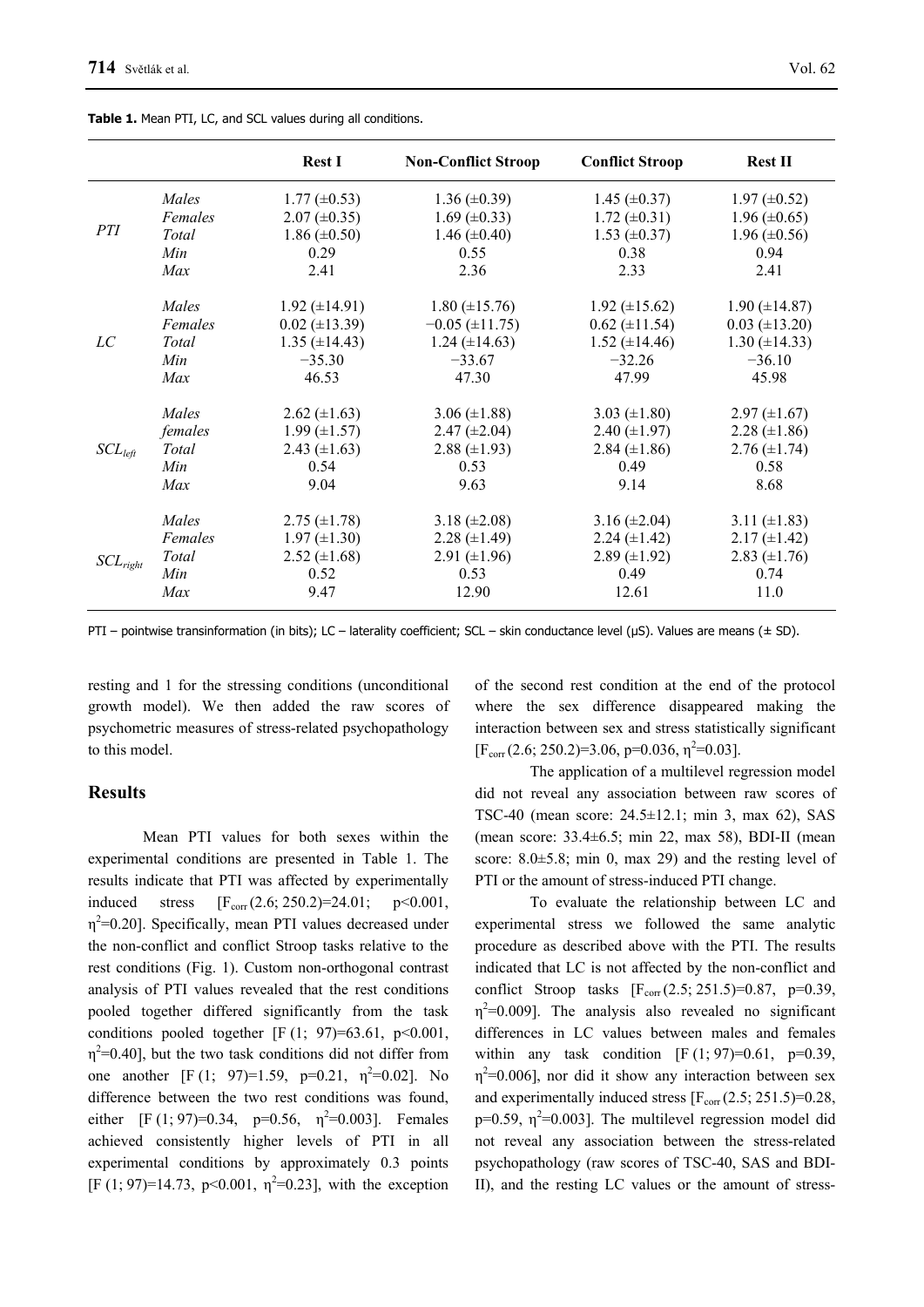

Fig. 1. Mean pointwise transinformation (PTI) and skin conductance level (SCL) values during experimental conditions.

#### induced LC change.

EDA data were also analyzed separately for each hand (left/right). Mean SCL values for both sexes within the experimental conditions are presented in Table 1. The results indicated that EDA is affected by the level of stress on both sides of measurement: left hand  $[F_{corr}(1.8; 162.0)=28.29, p<0.001, \eta^2=0.24]$ , right hand  $[F_{corr}(2.1; 197.2)=29.02, p<0.001, \eta^2=0.24]$ . The mean SCL increased significantly under the non-conflict and conflict Stroop tasks (Fig. 1). Custom non-orthogonal contrasts analysis revealed that the rest conditions pooled together differed significantly from the task conditions pooled together [F (1; 97)=32.20/28.21, p<0.001,  $\eta^2$ =0.26/0.24]. A significant difference between the nonconflict and conflict condition was identified for the left [F (1; 97)=4.54, p<0.04,  $\eta^2$ =0.05] but not the right hand [F (1; 97)=2.07, p=0.15,  $\eta^2$ =0.02]. A strong difference between the first and second rest conditions was also observed for both sides of measurement [F (1; 97)=26.55/35.53, p<0.001,  $\eta^2$ =0.22/0.28]. A gender comparison of the mean SCL revealed that females had significantly lower values than males  $[F (1; 97)=7.5/9.3]$ , p<0.01,  $\eta^2$ =0.07/0.08]. No interaction between sex and the level of stress on either side of measurement was found: left hand  $[F_{corr}(1.8; 162.0)=0.23, p=0.29,$  $\eta^2$ =0.003], right hand [F<sub>corr</sub> (2.1; 197.6)=1.29, p=0.29,  $\eta^2 = 0.02$ ].

A relationship between the left-right EDA coupling pattern and the level of arousal was not found in any Stroop task condition. Pearson correlation coefficients calculated between the mean PTI values and percent SCL increase ranged from 0.05 to 0.14 (p>0.05).

## **Discussion**

The results of our study reveal lower PTI values during the task compared to rest conditions, which could be conceived as a demonstration of independent regulation of EDA during the stress and rest state. Since the PTI values obtained during the rest states before and after the Stroop tasks did not differ significantly, we attribute the PTI change to the acute mild stress condition itself and not to the time course of the experiment. Our results are in accordance with the findings of Gruzelier and co-workers (1981), who argue that hemispheric influences on EDA response are independent of the influences on the EDA level. The existence of different cortico-autonomic patterns in EDA regulation during the rest and stress conditions is supported also by Lacroix and Comper (1979), who failed to find EDA level lateralization while observing clearly asymmetric responses. Interestingly, the earlier study by Galbrecht and co-workers (1965) showed the opposite.

Recently, other studies have analyzed coupling between physiological systems related less obviously; Moertl *et al.* (2013) and Lackner *et al.* (2011), for example, utilised the phase synchronization index as an indicator of coupling between hemodynamic variables and respiration. Lackner *et al.* (2011) observed a decrease in this index between the respiratory and cardiovascular system during mental stress in comparison to a rest condition. This converges nicely with our results, thereby validating PTI as a useful method for investigating the nature of coupling between physiological systems.

Papousek and Schulter (2001) reported that EDA regulation is associated with anxiety and depression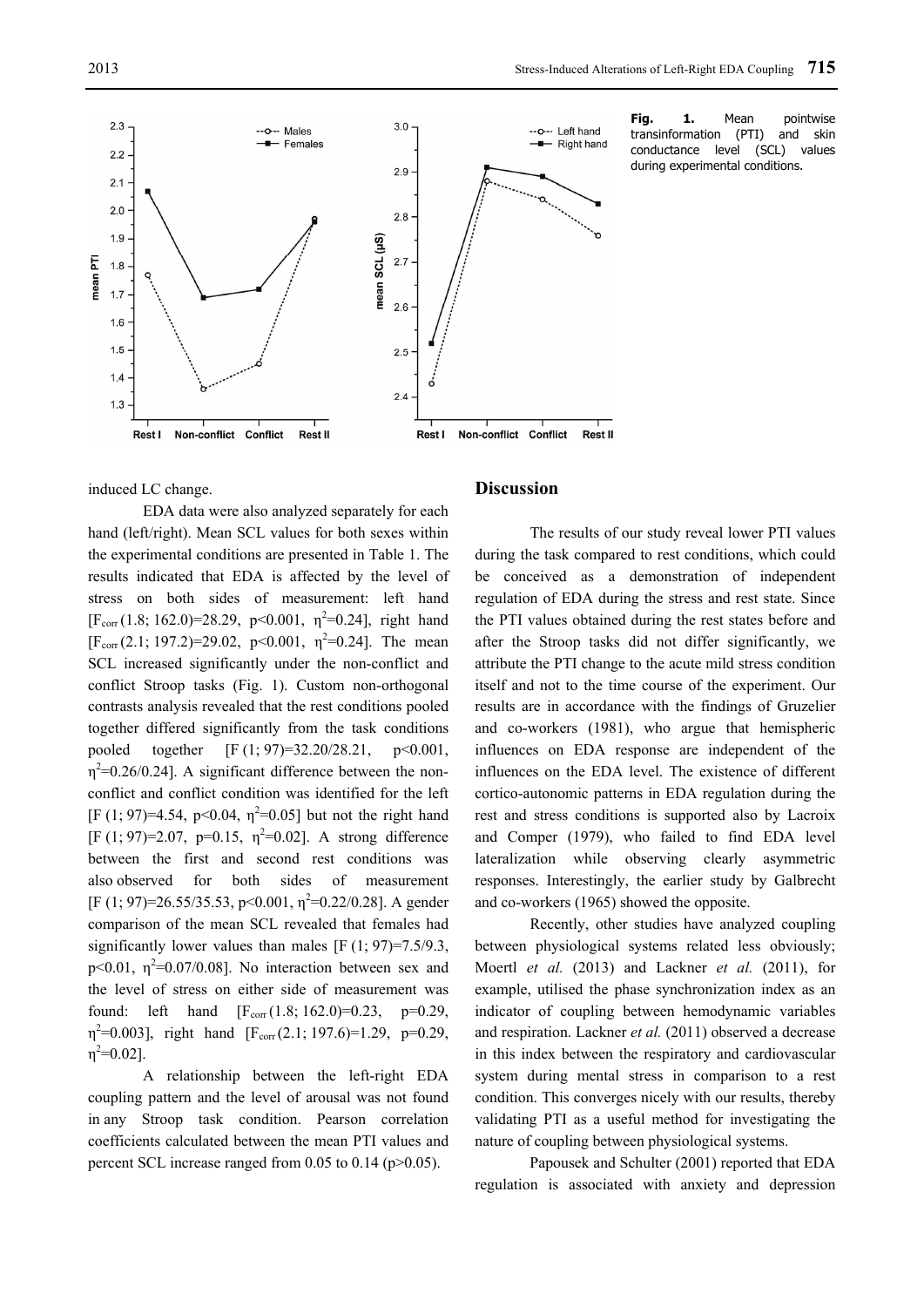symptoms. The authors showed that higher right hemisphere activity at the orbitofrontal locations in more anxious individuals is associated with a higher number of nonspecific EDA responses. In more depressive subjects such changes were associated with a higher activity in the left dorsolateral prefrontal regions. One might suppose that the possible higher rate of nonspecific EDA responses on the left or the right hand associated with psychopathology would be reflected in lower PTI values. Nevertheless, we observed no significant association between the level of stress-related psychopathology and left-right EDA coupling pattern indexed by PTI. One possible reason is that the students in our sample with higher rates of psychopathology symptoms probably represented a very heterogeneous group. They likely differed in terms of etiology of the clinical picture which could lead to variable degrees of EDA asymmetry. Moreover, only a few students scored within the clinically significant range.

Obrist (1963) put forward the idea that EDA asymmetry is related to arousal level, arguing that lower levels facilitate asymmetry while higher levels are conducive to symmetry. Contrary to this finding, our results showed no relationship in either task conditions between the left-right EDA coupling pattern indexed by PTI and the level of arousal indexed by SCL percent increase. Also, we did not observe any evidence of decreased EDA asymmetry indexed by LC. Unfortunately, any interpretation of LC is complicated by the fact that contralateral cortical inhibition of EDA cannot clearly be distinguished from ipsilateral excitation (Venables 1983). So far, evidence has been reported both for contralateral cortical inhibition (e.g. Lacroix and Comper 1979) and excitation of EDA (e.g. Myslobodsky and Rattok 1977). Some studies, however, failed to support such results (e.g. Fedora and Schopflocher 1984).

The gender of the participants is an important factor to be controlled in EDA asymmetry research (Bouscein 2012). The results are inconsistent, however; evidence has been reported for smaller lateralization effects both for male (Ketterer and Smith 1977, Boyd and Maltzman 1983) and female participants (Bryden 1979, Rippon 1990). In our study a gender comparison showed that females had significantly higher mean values of PTI during rest and this difference was maintained throughout both Stroop test conditions. This means that the degree to which EDA signals from the left and the right hands were coupled was constantly higher in females compared with men. Our results are in agreement with the findings of numerous studies dealing with gender differences in hemispheric interactions. For instance, Duffy *et al.* (1996) demonstrated a higher interhemispheric EEG coherence in females relative to males. In their reevaluation of sexual dimorphism in the human corpus callosum, Oka *et al.* (1999) observed that females have a larger corpus callosum relative to the size of their cortex than have males. It was proposed that the larger corpus callosum enables more interhemispheric communication with regard to language (Bloom and Hynd 2005). Studies using functional neuroimaging during language processing have showed that specific neuronal activity in both hemispheres is higher in females compared with males (e.g. Shaywitz *et al.* 1995, Kansaku *et al.* 2000). Due to the fact that the Stroop conditions in our study involved substantial language processing, the detected gender difference in PTI might also be influenced by these gender differences in hemispheric interactions.

The colour-word interference of the conflict condition has been shown consistently to increase stress relative to the non-conflict condition (e.g. Renaud and Blondin 1997). In the present study, however, no such effect was observed. We speculate that this resulted from a complex interaction of variables that rendered our conflict and non-conflict conditions less contrasting. In particular, during both the conflict and non-conflict tasks, subjects' stress states likely resulted from a complex interaction of many psychosocial variables, such as threat to social status (the subject underwent the experiment in the presence of two experimenters) and a loss of control (the subjects were unfamiliar with the experimental procedure or the task that they would be asked to perform). These overlapping psychosocial variables were probably so strong that the stressfulness of colour-word interference *per se* was attenuated.

In our experimental design the participants were required to speak during the task conditions but not during the rest conditions. It is important to acknowledge that speech activity is assumed to increase the number of nonspecific EDA responses. These artefacts cannot be easily determined, however, since the relationship of speaking to single EDA responses is not clearly detectable (Boucsein 2012). Moreover, the period of speaking was very short in comparison to the duration of the task condition. As such, the degree to which speaking contributes to our results is questionable. Future studies should investigate this further.

In summary, we conclude that acute stress alters the level of coupling pattern of cortico-autonomic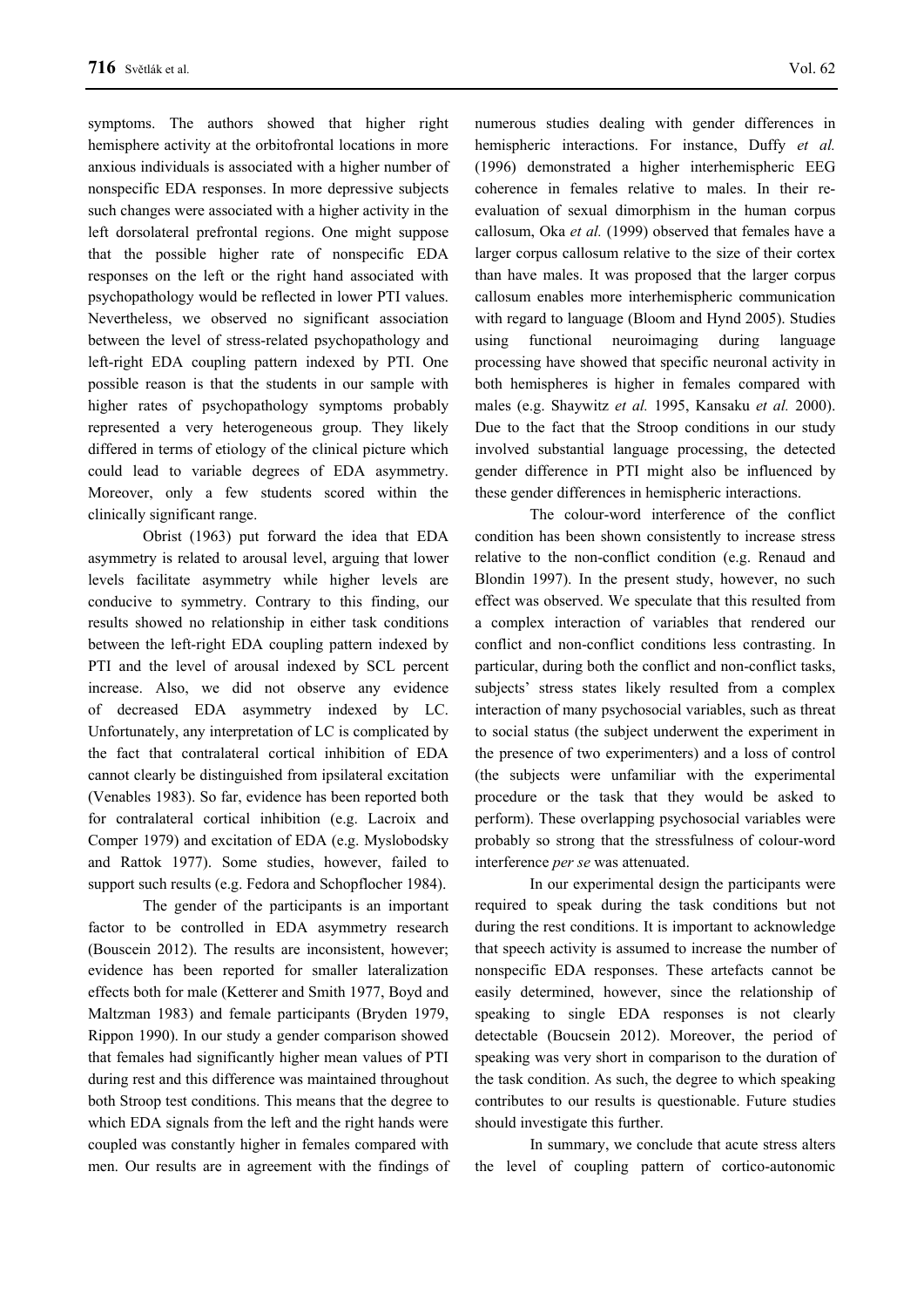influences on the left and right sympathetic pathways to the palmar sweat glands. The different results obtained using the PTI, EDA laterality coefficient, and skin conductance level also show that the PTI algorithm represents a novel analytic approach to EDA asymmetry description.

#### **Conflict of Interest**

There is no conflict of interest.

## **Acknowledgements**

The study was supported by the project "CEITEC – Central European Institute of Technology" (CZ.1.05/1.1.00/02.0068) from European Regional Development Fund.

## **References**

- ASBJÖRNSEN A, HUGDAHL K, BRYDEN MP: Manipulations of subjects' level of arousal in dichotic listening. *Brain Cogn* **19**: 183-194, 1992.
- BECK AT, STEER RA, BROWN GK: *Manual for Beck Depression Inventory-II.* Psychological Corporation, San Antonio, 1996.
- BENARROCH EE: The central autonomic network: functional organization, dysfunction, and perspective. *Mayo Clin Proc* **68**: 988-1001, 1993.
- BLOOM JS, HYND GW: The role of the corpus callosum in interhemispheric transfer of information: excitation or inhibition? *Neuropsychol Rev* **15**: 59-71, 2005.
- BOB P, JASOVA D, BIZIK G, RABOCH J: Epileptiform activity in alcohol dependent patients and possibilities of its indirect measurement. *PLoS One* **6**: e18678, 2011.
- BOB P, ZIMMERMAN EM, HAMILTON EA, SHEFTEL JG, BAJO SD, RABOCH J, GOLLA M, KONOPKA LM: Conscious attention, meditation, and bilateral information transfer. *Clin EEG Neurosci* **44**: 39-43, 2013.
- BOUSCEIN W: *Electrodermal Activity.* Springer, New York, 2012.
- BOYD GM, MALTZMAN I: Bilateral asymmetry of skin conductance responses during auditory and visual tasks. *Psychophysiology* **20**: 196-203, 1983.
- BRADSHAW JL: *Hemispheric Specialization and Psychological Function.* Wiley, Chichester, 1989.
- BREMNER JD: Traumatic stress: effects on the brain. *Dialogues Clin Neurosci* **8**: 445-461, 2006.
- BRIERE J, RUNTZ M: The Trauma Symptom Checklist (TSC-33): early data on a new scale. *J Interpers Violence* **4**: 151-163, 1989.
- BRYDEN MP: Evidence for sex related differences in cerebral organization. In: *Sex-Related Differences in Cognitive Functioning*. WITTIG MA, PETERSON AC (eds), Academic Press, New York, 1979, pp 121-143.
- COAN JA, ALLEN JJB: The state and trait nature of frontal EEG asymmetry in emotion. In: *The Asymmetrical Brain*. HUGDAHL K, DAVIDSON RJ (eds), MIT Press, Cambridge, 2003, pp 565-615.
- COMPTON RJ, CARP J, CHADDOCK L, FINEMAN SL, QUANDT LC, RATLIFF JB: Trouble crossing the bridge: altered interhemispheric communication of emotional images in anxiety. *Emotion* **8**: 684-692, 2008.
- DAVIDSON RJ: What does the prefrontal cortex "do" in affect: perspectives on frontal EEG asymmetry research. *Biol Psychol* **67**: 219-233, 2004.
- DUFFY FH, MCANULTY GB, ALBERT MS: Effects of age upon interhemispheric EEG coherence in normal adults. *Neurobiol Aging* **17**: 587-599, 1996.
- ELIAS LJ, BRYDEN MP, BULMAN-FLEMING MB: Footedness is a better predictor than is handedness of emotional lateralization. *Neuropsychologia* **36**: 37-43, 1998.
- FEDORA O, SCHOPFLOCHER D: Bilateral electrodermal activity during differential cognitive hemispheric activation. *Psychophysiology* **21**: 307-311, 1984.
- FREIXA I BAQUÉ E, CATTEAU MC, MIOSSEC Y, ROY JC: Asymmetry of electrodermal activity: a review. *Biol Psychol* **18**: 219-239, 1984.
- GALBRECHT CR, DYKMAN RA, REESE WG, SUZUKI T: Intrasession adaptation and intersession extinction of the components of the orienting response. *J Exp Psychol* **70**: 585-597, 1965.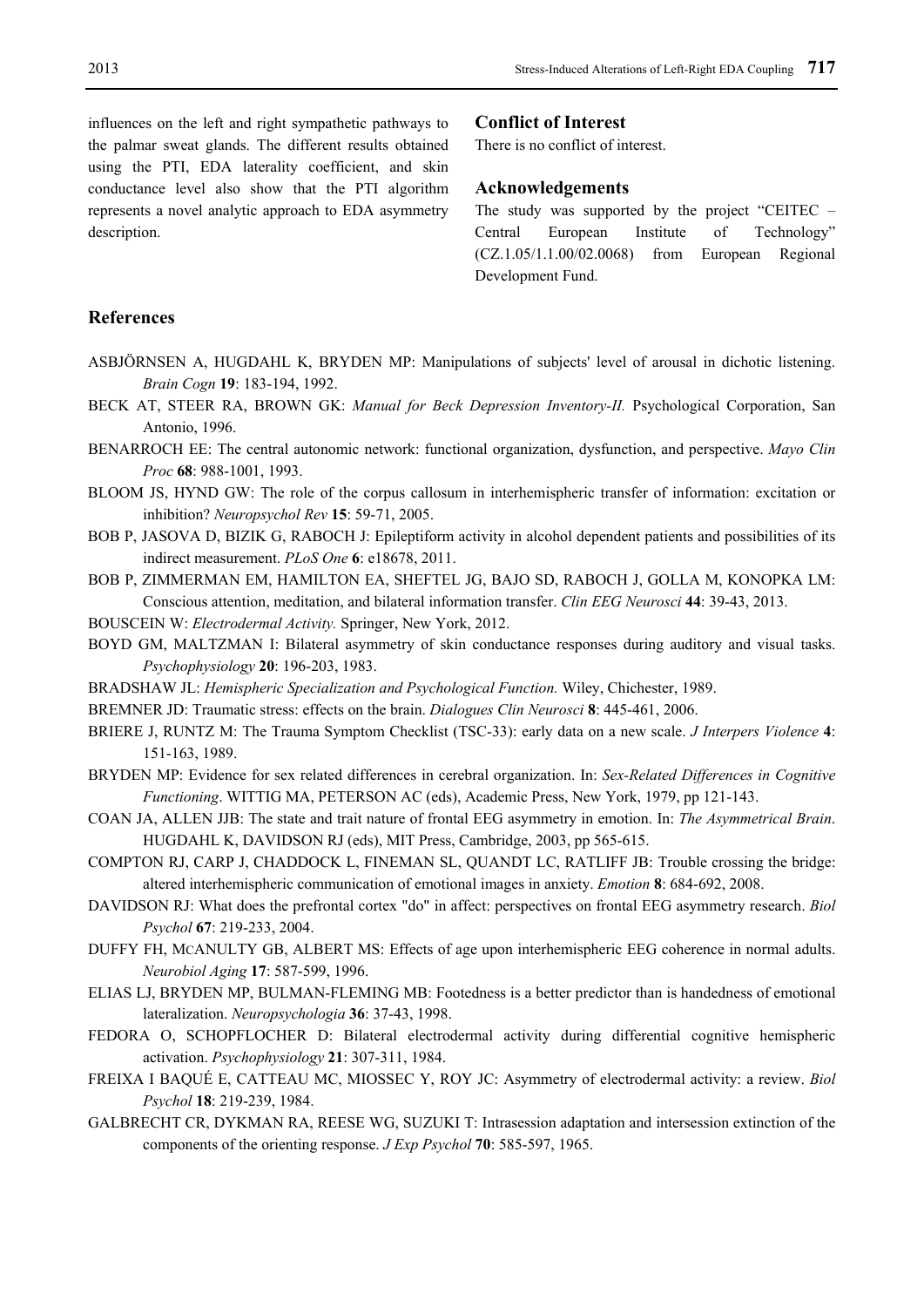- GRILLON C, DAVIS M: Acoustic startle and anticipatory anxiety in humans: effects of monaural right and left ear stimulation. *Psychophysiology* **32**: 155-161, 1995.
- GRUZELIER J: The laterality of electrodermal responses: a new perspective on individual differences in personality and psychopathology. In: *Progress in Electrodermal Research.* ROY JC, BOUSCEIN W, FOWLES DC, GRUZELIER JH (eds), Plenum Press, New York, 1993, pp 251-270.
- GRUZELIER J, PHELAN M: Stress induced reversal of a lexical divided visual-field asymmetry accompanied by retarded electrodermal habituation. *Int J Psychophysiol* **11**: 269-276, 1991.
- GRUZELIER J, EVES F, CONNOLLY J: Reciprocal hemispheric influences on response habituation in the electrodermal system. *Physiol Psychol* **9**: 313-317, 1981.
- HAGEMANN D, WALDSTEIN SR, THAYER JF: Central and autonomic nervous system integration in emotion. *Brain Cogn* **52**: 79-87, 2003.
- HUGDAHL K: Bilateral electrodermal asymmetry: past hopes and future prospects. *Int J Neurosci* **39**: 33-44, 1988.
- KANSAKU K, YAMURA A, KITAZAWA S: Sex differences in lateralization revealed in the posterior language areas. *Cerebral Cortex* **10**: 866-872, 2000.
- KANTZ H, SCHREIBER T: *Nonlinear Time Series Analysis.* Cambridge University Press, Cambridge, 1997.
- KETTERER MW, SMITH BD: Bilateral electrodermal activity, lateralized cerebral processing and sex. *Psychophysiology* **14**: 513-516, 1977.
- KETTUNEN J, RAVAJA N: A comparison of different time series techniques to analyze phasic coupling: a case study of cardiac and electrodermal activity. *Psychophysiology* **37**: 395-408, 2000.
- LACKNER HK, PAPOUSEK I, BATZEL JJ, ROESSLER A, SCHARFETTER H, HINGHOFER-SZALKAY H: Phase synchronization of hemodynamic variables and respiration during mental challenge. *Int J Psychophysiol* **79**: 401-409, 2011.
- LACROIX JM, COMPER P: Lateralization in the electrodermal system as a function of cognitive/hemispheric manipulations. *Psychophysiology* **16**: 116-129, 1979.
- LAMBERTZ M, VANDENHOUTEN R, GREBE R, LANGHORST P: Phase transitions in the common brainstem and related systems investigated by nonstationary time series analysis. *J Auton Nerv Syst* **78**: 141-157, 2000.
- LIANG H, DING M, BRESSLER SL: Temporal dynamics of information flow in the cerebral cortex. *Neurocomputing* **38-40**: 1429-1435, 2001.
- MAYER EA: The neurobiology of stress and gastrointestinal disease. *Gut* **47**: 861-869, 2000.
- MOERTL MG, LACKNER HK, PAPOUSEK I, ROESSLER A, HINGHOFER-SZALKAY H, LANG U, KOLOVETSIOU-KREINER V, SCHLEMBACH D: Phase synchronization of hemodynamic variables at rest and after deep breathing measured during the course of pregnancy. *PLoS One* **8**: e60675, 2013.
- MYSLOBODSKY MS, RATTOK J: Bilateral electrodermal activity in waking man. *Acta Psychol* **41**: 273-282, 1977.

OBRIST PA: Skin resistance levels and galvanic skin response: unilateral differences. *Science* **139**: 227-228, 1963.

- OKA S, MIYAMOTO O, JANJUA NA, HONJO-FUJIWARA N, OHKAWA M, NAGAO S, KONDO H, MINAMI T, TOYOSHIMA T, ITANO T: Re-evaluation of sexual dimorphism in human corpus callosum. *Neuroreport* **10**: 937-940, 1999.
- PAPOUSEK I, SCHULTER G: Associations between EEG asymmetries and electrodermal lability in low vs. high depressive and anxious normal individuals. *Int J Psychophysiol* **41**: 105-117, 2001.
- PAPOUSEK I, SCHULTER G: Covariations of EEG asymmetries and emotional states indicate that activity at frontopolar locations is particularly affected by state factors. *Psychophysiology* **39**: 350-360, 2002.
- PAPOUSEK I, SCHULTER G: Individual differences in functional asymmetries of the cortical hemispheres: revival of laterality research in emotion and psychopathology. *Cogn Brain Behav* **10**: 269-298, 2006.
- RACHOW T, BERGER S, BOETTGER MK, SCHULZ S, GUINJOAN S, YERAGANI VK, VOSS A, BÄR K-J: Nonlinear relationship between electrodermal activity and heart rate variability in patients with acute schizophrenia. *Psychophysiology* **48**: 1323-1332, 2011.
- RENAUD P, BLONDIN JP: The stress of stroop performance: physiological and emotional responses to color-word interference, task pacing, and pacing speed. *Int J Psychophysiol* **27**: 87-97, 1997.
- RIPPON G: Individual differences in electrodermal and electroencephalographic asymmetries. *Int J Psychophysiol* **8**: 309-320, 1990.